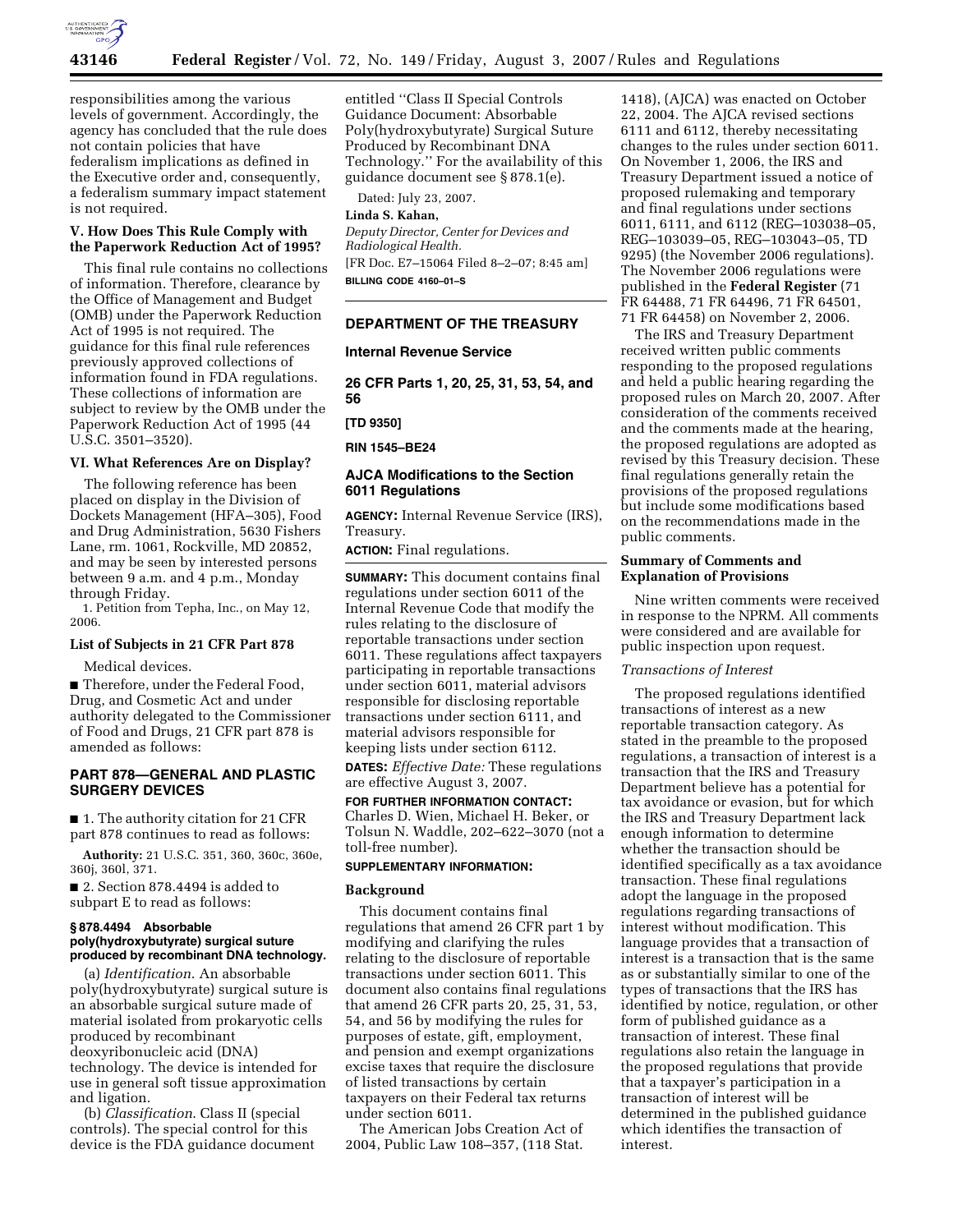Several commentators requested more specificity and guidance on the definition of what constitutes a transaction of interest. Specifically, the commentators recommended that the term ''participation,'' for purposes of determining whether a taxpayer participated in a transaction of interest, be defined in the regulations rather than in the published guidance identifying the transaction of interest. The commentators also requested that the published guidance describing a transaction of interest be crafted in a clear and specific manner, thereby enabling taxpayers to determine whether they participated in a transaction of interest. One commentator also recommended providing a list of factors in the regulations that the IRS would consider when identifying a transaction of interest. Further, several commentators requested that the IRS and Treasury Department provide notice to taxpayers that the IRS and Treasury Department are considering designating a particular transaction as a transaction of interest and requesting comments prior to publishing guidance identifying a transaction as a transaction of interest.

The IRS and Treasury Department believe that providing a specific definition for the transactions of interest category in the regulations would unduly limit the IRS and Treasury Department's ability to identify transactions that have the potential for tax avoidance or evasion. In order to maintain flexibility in identifying a transaction of interest, the description of a transaction of interest will be provided in the published guidance that identifies the transaction of interest. The published guidance identifying a transaction of interest will provide taxpayers with the information necessary to determine whether a particular transaction is the same as or substantially similar to the transaction described in the published guidance and to determine who participated in the transaction.

The IRS and Treasury Department do not believe that the regulations should be amended to include language requiring the IRS and Treasury Department to provide advance notice for transactions of interest as suggested by the commentators. However, the IRS and Treasury Department may choose to publish advance notice and request comments in certain circumstances. The determination of whether to provide advance notice and a request for comments will be made on a transaction by transaction basis.

The proposed regulations also provide that upon publication of the final

regulations, the transactions of interest category of reportable transaction will apply to transactions entered into on or after November 2, 2006. These final regulations adopt the effective date stated in the proposed regulations.

The preamble to the proposed regulations provides that when the IRS and Treasury Department have gathered enough information to make an informed decision as to whether a particular transaction of interest is a tax avoidance type of transaction, the IRS and Treasury Department may take one or more actions, including removing the transaction from the transaction of interest category in published guidance, designating the transaction as a listed transaction, or providing a new category of reportable transaction. Several commentators recommended that the period during which a transaction may be considered a transaction of interest be limited to twenty-four months, unless the IRS and Treasury Department affirmatively act to extend the designation for an additional twentyfour months with no limit on the number of permissible extensions. One commentator suggested that the length of the period be limited to twenty-four months, with no extensions.

The IRS and Treasury Department believe that limiting the length of time a transaction may be designated a transaction of interest would be contrary to the purpose of the transactions of interest category of reportable transaction and would hinder the ability of the IRS and Treasury Department to efficiently and effectively gather the necessary information to determine whether a particular transaction is a tax avoidance type of transaction. Accordingly, these final regulations do not adopt these suggestions.

*Disclosure of Reportable Transactions by Owners of a Pass-Through Entity* 

#### **I. Timing of Disclosures**

The proposed regulations provide that if a taxpayer who is a partner in a partnership, a shareholder in an S corporation, or a beneficiary of a trust receives a timely Schedule K–1 less than 10 calendar days before the due date of the taxpayer's return (including extensions) and, based on receipt of the timely Schedule K–1, the taxpayer determines that the taxpayer participated in a reportable transaction, the disclosure statement will not be considered late if the taxpayer discloses the reportable transaction by filing a disclosure statement with the Office of Tax Shelter Analysis (OTSA) within 45 calendar days after the due date of the taxpayer's return (including extensions).

Several commentators requested that the proposed regulations not limit relief to taxpayers who receive a timely Schedule K–1 before the due date of their return. Others believed the 45 day disclosure period was too short. One commentator recommended that the provision apply to late disclosures that were inadvertent or non-abusive. One commentator recommended that the 10 day period be extended to 30 days and the 45 day disclosure period be extended to 90 days. With respect to the date the disclosure period begins, two commentators commented that the disclosure period should begin on the date the taxpayer receives the timely Schedule K–1.

The IRS and Treasury Department agree that the 45 day disclosure period should be extended. These final regulations extend the disclosure period to 60 calendar days. The IRS and Treasury Department believe that this additional period will provide taxpayers with ample time to review the entity's return and comply with any administrative and regulatory requirements before filing their disclosure statement. It should be noted that if a taxpayer receives a timely Schedule K–1 after the due date of the taxpayer's return (including extensions), the taxpayer will have received the timely Schedule K–1 less than 10 calendar days before the due date of the return and will have 60 calendar days after the due date of the taxpayer's return (including extensions) to file the disclosure statement.

#### **II. Pass-Through Owners**

Several commentators have suggested that the disclosure obligations of owners of a pass-through entity that participates in a reportable transaction be amended to provide that only certain owners of the pass-through entity are required to disclose their participation in the reportable transaction. One commentator suggested that an owner of a pass-through entity should be removed from this disclosure obligation when (1) the owner did not know and should not have known that the passthrough entity engaged in the reportable transaction; and (2) the pass-through entity failed to disclose timely its participation in the reportable transaction on its return to OTSA. The commentator also recommends that if the owner knew or reasonably should have known of the pass-through entity's participation in the reportable transaction, the owner should be required to file a disclosure statement even if the pass-through entity did not disclose the transaction to the owner. A different commentator suggested that an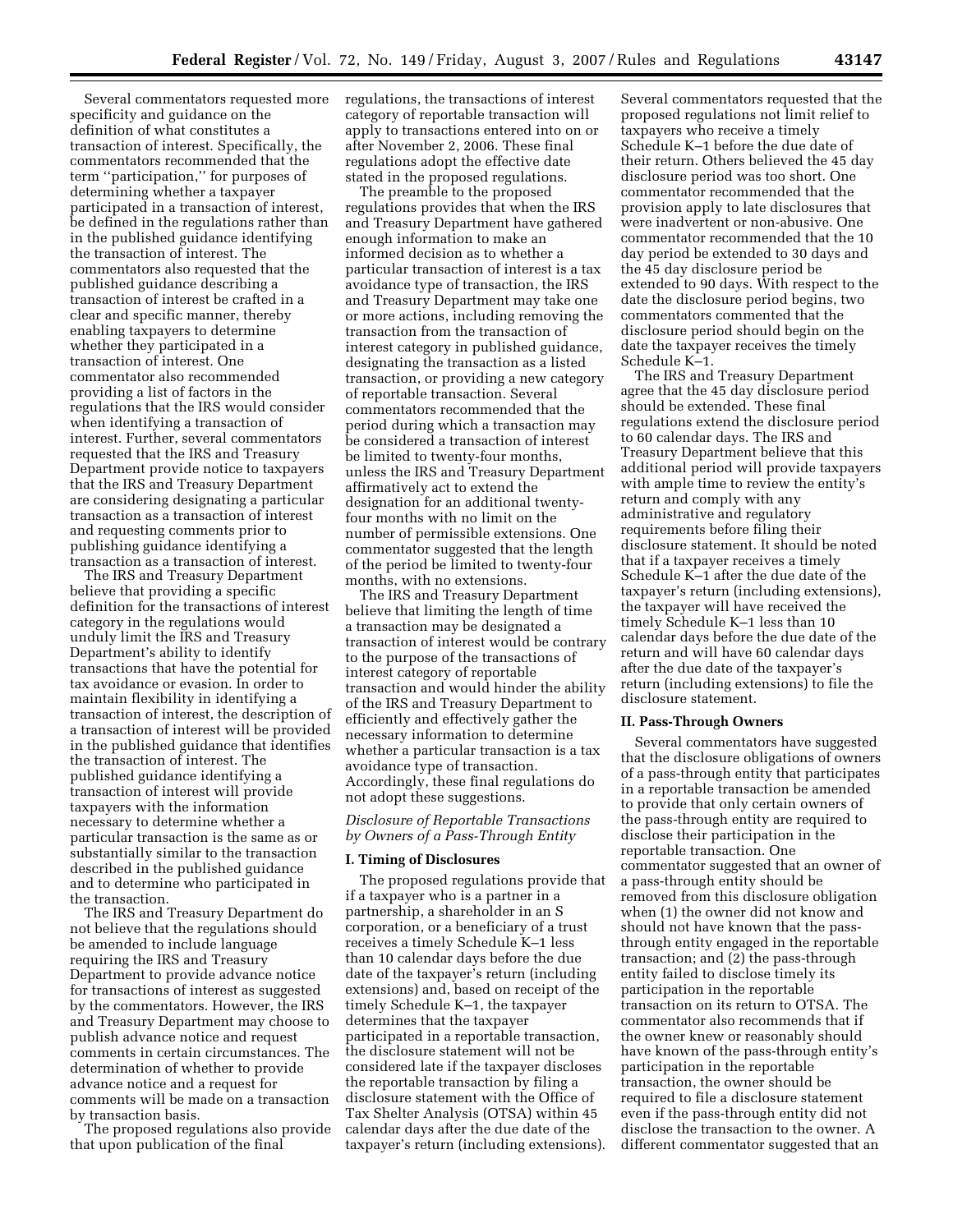owner of a pass-through entity not be required to disclose the owner's participation in a reportable transaction, even if the owner knew or should have known of the pass-through entity's participation in the reportable transaction.

Several commentators also suggested adopting a de minimis ownership rule exempting taxpayers owning less than a certain percentage of the pass-through entity from the disclosure requirements. One commentator suggested exempting owners of 5 percent or less of the outstanding interests in the passthrough entity that participates in a reportable transaction.

The IRS and Treasury Department are aware that certain partners, shareholders, and beneficiaries may file income tax returns that reflect the tax consequences, tax benefits, or tax strategy of a reportable transaction even though the taxpayer is unaware that the pass-through entity engaged in the reportable transaction. The IRS and Treasury Department recognize the concerns of the commentators. In light of the potential monetary penalties for failing to disclose participation in a reportable transaction and in order to maintain flexibility in determining who should be subject to the disclosure requirements for a particular transaction, these final regulations amend the proposed regulations to add language providing flexibility to the IRS and Treasury Department to issue other provisions for disclosure under § 1.6011–4 in published guidance.

## *Time Period for Disclosing Participation in a Listed Transaction and Transaction of Interest*

Under the proposed regulations if a transaction becomes a listed transaction or a transaction of interest after the filing of a taxpayer's tax return (including an amended return) reflecting the taxpayer's participation in the listed transaction or transaction of interest and before the end of the period of limitations for assessment of tax for any taxable year in which the taxpayer participated in the listed transaction or transaction of interest, then a disclosure statement must be filed, regardless of whether the taxpayer participated in the listed transaction or transaction of interest in the year the transaction became a listed transaction or a transaction of interest, with OTSA within 60 calendar days after the date on which the transaction became a listed transaction or a transaction of interest. The proposed regulations also provide that the Commissioner may determine the time for disclosure of listed transactions and transactions of

interest in the published guidance identifying the transaction.

Many commentators suggested that the current rule, which requires the disclosure of subsequently identified listed transactions on the taxpayer's next filed tax return be retained in light of the potential monetary penalties and potential administrative burden due to the shortened disclosure period. One commentator recommended that the taxpayer be required to file the disclosure statement by the later of the taxpayer's next filed tax return or within 60 calendar days after the date on which the transaction becomes a listed transaction or transaction of interest.

A critical factor in the ability to analyze a particular transaction is the ability to have the necessary information available in a timely manner. Thus, requiring taxpayers to file a disclosure statement with OTSA in a timely manner is essential. Because the IRS and Treasury Department recognize that compliance within 60 calendar days may be burdensome in certain circumstances, the proposed regulations are amended to provide that taxpayers have 90 calendar days to disclose their participation in a subsequently identified listed transaction or transaction of interest.

# *Brief Asset Holding Period Reportable Transaction Category*

Due to changes in section 901 and based on comments received, the IRS and Treasury Department have determined that the brief asset holding period reportable transaction category is no longer necessary. These final regulations therefore remove this category as a reportable transaction category.

#### *Form 8271*

Before the enactment of the AJCA, section 6111 provided that tax shelter organizers were required to provide investors in tax shelters the registration number for the tax shelter. Section 301.6111–1T, Q&A 55, requires investors to report the registration number of the tax shelter to the IRS on Form 8271, ''Investor Reporting of Tax Shelter Registration Number'', and attach the Form 8271 to any return on which any deduction, loss, credit, or other tax benefit attributable to the tax shelter is claimed. Because only a few investors must still file Form 8271 for pre-AJCA section 6111 tax shelters and because the IRS already is aware of these transactions, the IRS and Treasury Department have decided that investors are no longer required to file Forms 8271 otherwise due on or after August 3, 2007. The Form 8271 will be

obsoleted. Taxpayers required to file Form 8886, ''Reportable Transaction Disclosure Statement'', pursuant to § 1.6011–4(d), and Form 8271 with respect to the same transaction only need to report the registration number on Form 8886.

#### **Special Analyses**

It has been determined that this Treasury decision is not a significant regulatory action as defined in Executive Order 12866. Therefore, a regulatory assessment is not required. It also has been determined that section 553(b) of the Administrative Procedure Act (5 U.S.C. chapter 5) does not apply to these regulations, and because these regulations do not impose a collection of information on small entities, the provisions of the Regulatory Flexibility Act (5 U.S.C. chapter 35) do not apply. The disclosure statement referenced in these regulations has been made available for public comment and any update to the disclosure statement will be made available for public comment in accordance with the Paperwork Reduction Act of 1995 (44 U.S.C. chapter 35). Pursuant to section 7805(f) of the Internal Revenue Code, the notice of proposed rulemaking preceding these regulations was submitted to the Chief Counsel for Advocacy of the Small Business Administration for comment on its impact on small business.

## **Drafting Information**

The principal authors of these regulations are Charles D. Wien, Michael H. Beker, and Tolsun N. Waddle, Office of the Associate Chief Counsel (Passthroughs and Special Industries). However, other personnel from the IRS and Treasury Department participated in their development.

#### **List of Subjects**

#### *26 CFR Part 1*

Income taxes, Reporting and recordkeeping requirements.

## *26 CFR Part 20*

Estate taxes, Reporting and recordkeeping requirements.

## *26 CFR Part 25*

Gift taxes, Reporting and recordkeeping requirements.

## *26 CFR Part 31*

Employment taxes, Income taxes, Penalties, Pensions, Railroad retirement, Reporting and recordkeeping requirements, Social security, Unemployment compensation.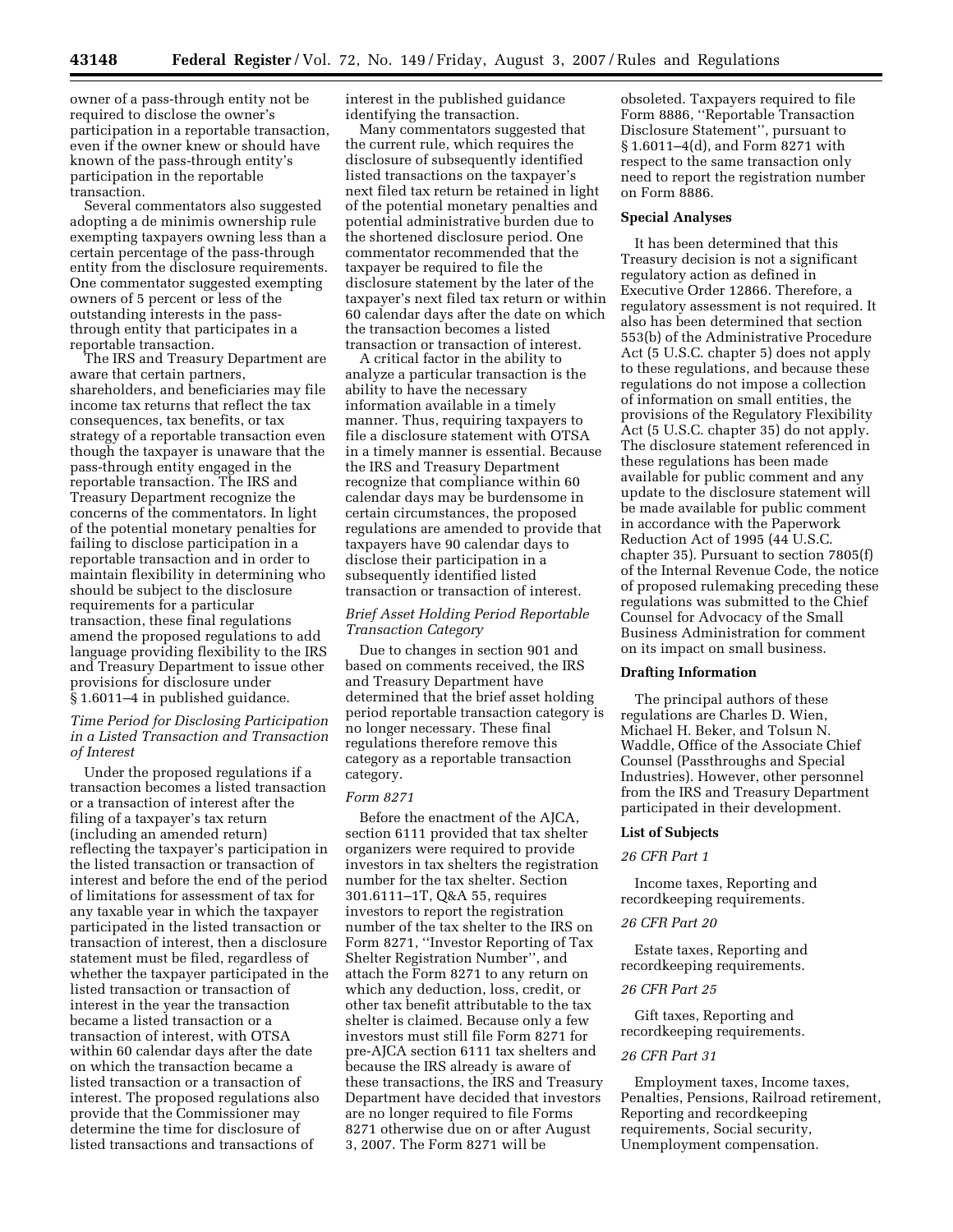#### *26 CFR Part 53*

Excise taxes, Foundations, Investments, Lobbying, Reporting and recordkeeping requirements.

#### *26 CFR Part 54*

Excise taxes, Pensions, Reporting and recordkeeping requirements.

## *26 CFR Part 56*

Excise taxes, Lobbying, Nonprofit organizations, Reporting and recordkeeping requirements.

### **Adoption of Amendments to the Regulations**

■ Accordingly, 26 CFR parts 1, 20, 25, 31, 53, 54, and 56 are amended as follows:

# **PART 1—INCOME TAXES**

■ **Paragraph 1**. The authority citation for part 1 continues to read, in part, as follows:

**Authority:** 26 U.S.C. 7805 \* \* \*

■ **Par. 2.** Section 1.6011–4 is revised to read as follows:

#### **§ 1.6011–4 Requirement of statement disclosing participation in certain transactions by taxpayers.**

(a) *In general*. Every taxpayer that has participated, as described in paragraph (c)(3) of this section, in a reportable transaction within the meaning of paragraph (b) of this section and who is required to file a tax return must file within the time prescribed in paragraph (e) of this section a disclosure statement in the form prescribed by paragraph (d) of this section. The fact that a transaction is a reportable transaction shall not affect the legal determination of whether the taxpayer's treatment of the transaction is proper.

(b) *Reportable transactions*—(1) *In general*. A reportable transaction is a transaction described in any of the paragraphs (b)(2) through (7) of this section. The term transaction includes all of the factual elements relevant to the expected tax treatment of any investment, entity, plan, or arrangement, and includes any series of steps carried out as part of a plan.

(2) *Listed transactions*. A listed transaction is a transaction that is the same as or substantially similar to one of the types of transactions that the Internal Revenue Service (IRS) has determined to be a tax avoidance transaction and identified by notice, regulation, or other form of published guidance as a listed transaction.

(3) *Confidential transactions*—(i) *In general*. A confidential transaction is a transaction that is offered to a taxpayer under conditions of confidentiality and for which the taxpayer has paid an advisor a minimum fee.

(ii) *Conditions of confidentiality*. A transaction is considered to be offered to a taxpayer under conditions of confidentiality if the advisor who is paid the minimum fee places a limitation on disclosure by the taxpayer of the tax treatment or tax structure of the transaction and the limitation on disclosure protects the confidentiality of that advisor's tax strategies. A transaction is treated as confidential even if the conditions of confidentiality are not legally binding on the taxpayer. A claim that a transaction is proprietary or exclusive is not treated as a limitation on disclosure if the advisor confirms to the taxpayer that there is no limitation on disclosure of the tax treatment or tax structure of the transaction.

(iii) *Minimum fee*. For purposes of this paragraph (b)(3), the minimum fee is—

(A) \$250,000 for a transaction if the taxpayer is a corporation;

(B) \$50,000 for all other transactions unless the taxpayer is a partnership or trust, all of the owners or beneficiaries of which are corporations (looking through any partners or beneficiaries that are themselves partnerships or trusts), in which case the minimum fee is \$250,000.

(iv) *Determination of minimum fee*. For purposes of this paragraph (b)(3), in determining the minimum fee, all fees for a tax strategy or for services for advice (whether or not tax advice) or for the implementation of a transaction are taken into account. Fees include consideration in whatever form paid, whether in cash or in kind, for services to analyze the transaction (whether or not related to the tax consequences of the transaction), for services to implement the transaction, for services to document the transaction, and for services to prepare tax returns to the extent return preparation fees are unreasonable in light of the facts and circumstances. For purposes of this paragraph (b)(3), a taxpayer also is treated as paying fees to an advisor if the taxpayer knows or should know that the amount it pays will be paid indirectly to the advisor, such as through a referral fee or fee-sharing arrangement. A fee does not include amounts paid to a person, including an advisor, in that person's capacity as a party to the transaction. For example, a fee does not include reasonable charges for the use of capital or the sale or use of property. The IRS will scrutinize carefully all of the facts and circumstances in determining whether consideration received in connection

with a confidential transaction constitutes fees.

(v) *Related parties*. For purposes of this paragraph (b)(3), persons who bear a relationship to each other as described in section 267(b) or 707(b) will be treated as the same person.

(4) *Transactions with contractual protection*—(i) *In general*. A transaction with contractual protection is a transaction for which the taxpayer or a related party (as described in section 267(b) or 707(b)) has the right to a full or partial refund of fees (as described in paragraph (b)(4)(ii) of this section) if all or part of the intended tax consequences from the transaction are not sustained. A transaction with contractual protection also is a transaction for which fees (as described in paragraph (b)(4)(ii) of this section) are contingent on the taxpayer's realization of tax benefits from the transaction. All the facts and circumstances relating to the transaction will be considered when determining whether a fee is refundable or contingent, including the right to reimbursements of amounts that the parties to the transaction have not designated as fees or any agreement to provide services without reasonable compensation.

(ii) *Fees*. Paragraph (b)(4)(i) of this section only applies with respect to fees paid by or on behalf of the taxpayer or a related party to any person who makes or provides a statement, oral or written, to the taxpayer or related party (or for whose benefit a statement is made or provided to the taxpayer or related party) as to the potential tax consequences that may result from the transaction.

(iii) *Exceptions*—(A) *Termination of transaction*. A transaction is not considered to have contractual protection solely because a party to the transaction has the right to terminate the transaction upon the happening of an event affecting the taxation of one or more parties to the transaction.

(B) *Previously reported transaction*. If a person makes or provides a statement to a taxpayer as to the potential tax consequences that may result from a transaction only after the taxpayer has entered into the transaction and reported the consequences of the transaction on a filed tax return, and the person has not previously received fees from the taxpayer relating to the transaction, then any refundable or contingent fees are not taken into account in determining whether the transaction has contractual protection. This paragraph (b)(4) does not provide any substantive rules regarding when a person may charge refundable or contingent fees with respect to a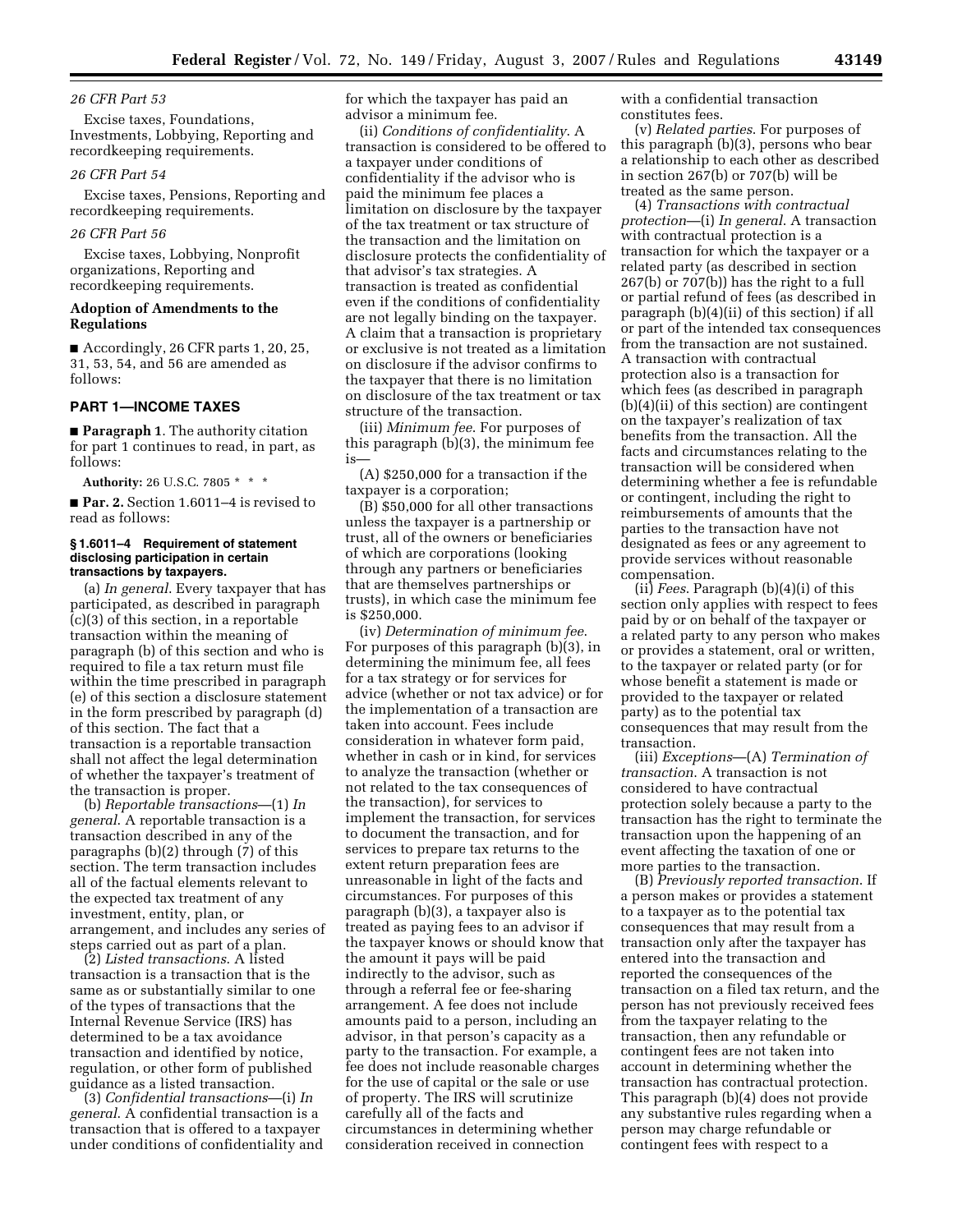transaction. See Circular 230, 31 CFR part 10, for the regulations governing practice before the IRS.

(5) *Loss transactions*—(i) *In general*. A loss transaction is any transaction resulting in the taxpayer claiming a loss under section 165 of at least—

(A) \$10 million in any single taxable year or \$20 million in any combination of taxable years for corporations;

(B) \$10 million in any single taxable year or \$20 million in any combination of taxable years for partnerships that have only corporations as partners (looking through any partners that are themselves partnerships), whether or not any losses flow through to one or more partners; or

(C) \$2 million in any single taxable year or \$4 million in any combination of taxable years for all other partnerships, whether or not any losses flow through to one or more partners;

(D) \$2 million in any single taxable year or \$4 million in any combination of taxable years for individuals, S corporations, or trusts, whether or not any losses flow through to one or more shareholders or beneficiaries; or

(E) \$50,000 in any single taxable year for individuals or trusts, whether or not the loss flows through from an S corporation or partnership, if the loss arises with respect to a section 988 transaction (as defined in section 988(c)(1) relating to foreign currency transactions).

(ii) *Cumulative losses.* In determining whether a transaction results in a taxpayer claiming a loss that meets the threshold amounts over a combination of taxable years as described in paragraph (b)(5)(i) of this section, only losses claimed in the taxable year that the transaction is entered into and the five succeeding taxable years are combined.

(iii) *Section 165 loss*—(A) For purposes of this section, in determining the thresholds in paragraph (b)(5)(i) of this section, the amount of a section 165 loss is adjusted for any salvage value and for any insurance or other compensation received. See § 1.165– 1(c)(4). However, a section 165 loss does not take into account offsetting gains, or other income or limitations. For example, a section 165 loss does not take into account the limitation in section 165(d) (relating to wagering losses) or the limitations in sections 165(f), 1211, and 1212 (relating to capital losses). The full amount of a section 165 loss is taken into account for the year in which the loss is sustained, regardless of whether all or part of the loss enters into the computation of a net operating loss under section 172 or a net capital loss under section 1212 that is a

carryback or carryover to another year. A section 165 loss does not include any portion of a loss, attributable to a capital loss carryback or carryover from another year, that is treated as a deemed capital loss under section 1212.

(B) For purposes of this section, a section 165 loss includes an amount deductible pursuant to a provision that treats a transaction as a sale or other disposition, or otherwise results in a deduction under section 165. A section 165 loss includes, for example, a loss resulting from a sale or exchange of a partnership interest under section 741 and a loss resulting from a section 988 transaction.

(6) *Transactions of interest.* A transaction of interest is a transaction that is the same as or substantially similar to one of the types of transactions that the IRS has identified by notice, regulation, or other form of published guidance as a transaction of interest.

(7) [*Reserved*].

(8) *Exceptions*—(i) *In general.* A transaction will not be considered a reportable transaction, or will be excluded from any individual category of reportable transaction under paragraphs (b)(3) through (7) of this section, if the Commissioner makes a determination by published guidance that the transaction is not subject to the reporting requirements of this section. The Commissioner may make a determination by individual letter ruling under paragraph (f) of this section that an individual letter ruling request on a specific transaction satisfies the reporting requirements of this section with regard to that transaction for the taxpayer who requests the individual letter ruling.

(ii) *Special rule for RICs.* For purposes of this section, a regulated investment company (RIC) as defined in section 851 or an investment vehicle that is owned 95 percent or more by one or more RICs at all times during the course of the transaction is not required to disclose a transaction that is described in any of paragraphs (b)(3) through (5) and (b)(7) of this section unless the transaction is also a listed transaction or a transaction of interest.

(c) *Definitions.* For purposes of this section, the following definitions apply:

(1) *Taxpayer*. The term *taxpayer*  means any person described in section 7701(a)(1), including S corporations. Except as otherwise specifically provided in this section, the term *taxpayer* also includes an affiliated group of corporations that joins in the filing of a consolidated return under section 1501.

(2) *Corporation.* When used specifically in this section, the term *corporation* means an entity that is required to file a return for a taxable year on any 1120 series form, or successor form, excluding S corporations.

(3) *Participation*—(i) *In general*—(A) *Listed transactions*. A taxpayer has participated in a listed transaction if the taxpayer's tax return reflects tax consequences or a tax strategy described in the published guidance that lists the transaction under paragraph (b)(2) of this section. A taxpayer also has participated in a listed transaction if the taxpayer knows or has reason to know that the taxpayer's tax benefits are derived directly or indirectly from tax consequences or a tax strategy described in published guidance that lists a transaction under paragraph (b)(2) of this section. Published guidance may identify other types or classes of persons that will be treated as participants in a listed transaction. Published guidance also may identify types or classes of persons that will not be treated as participants in a listed transaction.

(B) *Confidential transactions.* A taxpayer has participated in a confidential transaction if the taxpayer's tax return reflects a tax benefit from the transaction and the taxpayer's disclosure of the tax treatment or tax structure of the transaction is limited in the manner described in paragraph (b)(3) of this section. If a partnership's, S corporation's or trust's disclosure is limited, and the partner's, shareholder's, or beneficiary's disclosure is not limited, then the partnership, S corporation, or trust, and not the partner, shareholder, or beneficiary, has participated in the confidential transaction.

(C) *Transactions with contractual protection.* A taxpayer has participated in a transaction with contractual protection if the taxpayer's tax return reflects a tax benefit from the transaction and, as described in paragraph (b)(4) of this section, the taxpayer has the right to the full or partial refund of fees or the fees are contingent. If a partnership, S corporation, or trust has the right to a full or partial refund of fees or has a contingent fee arrangement, and the partner, shareholder, or beneficiary does not individually have the right to the refund of fees or a contingent fee arrangement, then the partnership, S corporation, or trust, and not the partner, shareholder, or beneficiary, has participated in the transaction with contractual protection.

(D) *Loss transactions.* A taxpayer has participated in a loss transaction if the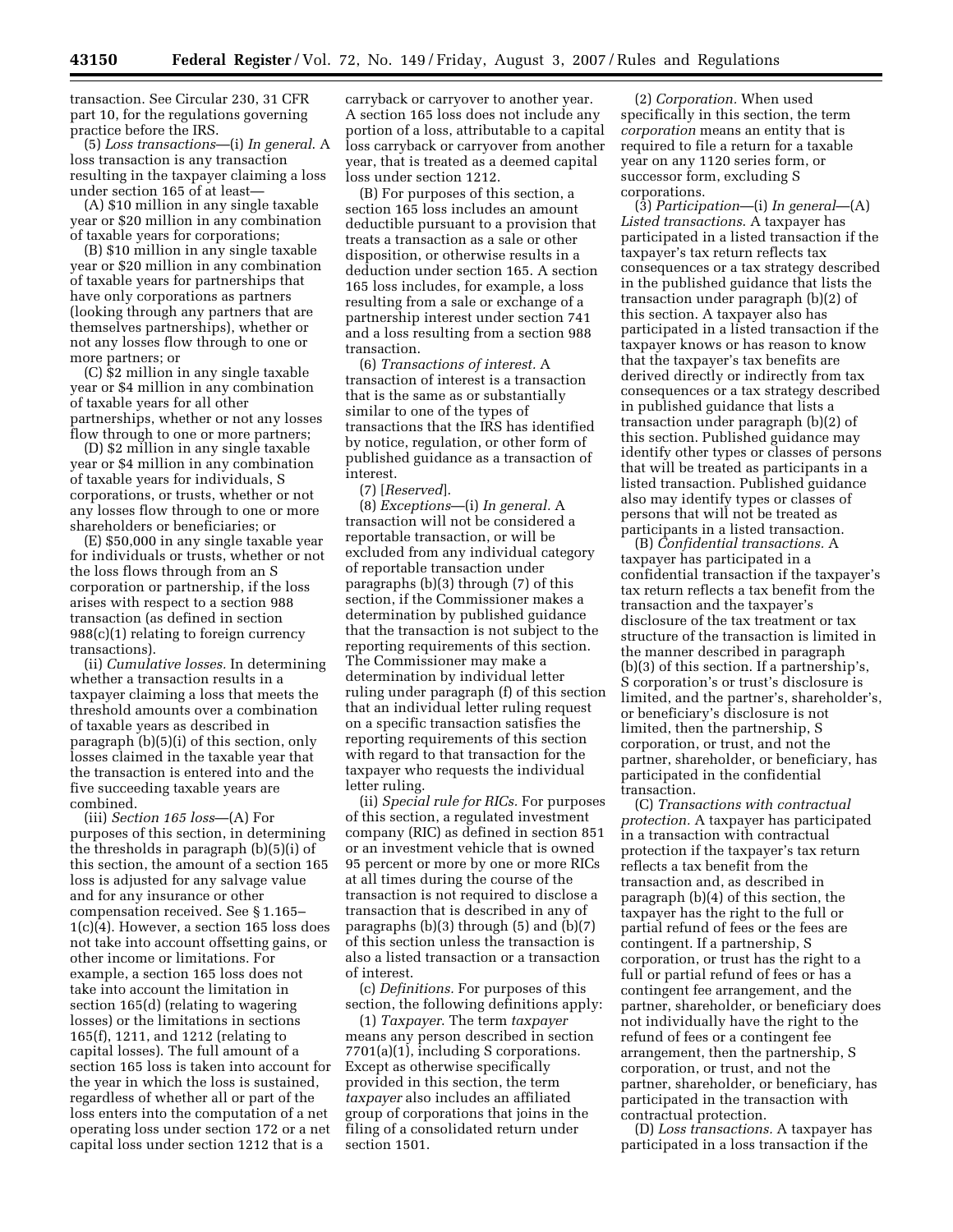taxpayer's tax return reflects a section 165 loss and the amount of the section 165 loss equals or exceeds the threshold amount applicable to the taxpayer as described in paragraph (b)(5)(i) of this section. If a taxpayer is a partner in a partnership, shareholder in an S corporation, or beneficiary of a trust and a section 165 loss as described in paragraph (b)(5) of this section flows through the entity to the taxpayer (disregarding netting at the entity level), the taxpayer has participated in a loss transaction if the taxpayer's tax return reflects a section 165 loss and the amount of the section 165 loss that flows through to the taxpayer equals or exceeds the threshold amounts applicable to the taxpayer as described in paragraph (b)(5)(i) of this section. For this purpose, a tax return is deemed to reflect the full amount of a section 165 loss described in paragraph (b)(5) of this section allocable to the taxpayer under this paragraph (c)(3)(i)(D), regardless of whether all or part of the loss enters into the computation of a net operating loss under section 172 or net capital loss under section 1212 that the taxpayer may carry back or carry over to another year.

(E) *Transactions of interest.* A taxpayer has participated in a transaction of interest if the taxpayer is one of the types or classes of persons identified as participants in the transaction in the published guidance describing the transaction of interest. (F) [*Reserved*].

(G) *Shareholders of foreign corporations*—*(1) In general.* A reporting shareholder of a foreign corporation participates in a transaction described in paragraphs (b)(2) through (5) and (b)(7) of this section if the foreign corporation would be considered to participate in the transaction under the rules of this paragraph (c)(3) if it were a domestic corporation filing a tax return that reflects the items from the transaction. A reporting shareholder of a foreign corporation participates in a transaction described in paragraph (b)(6) of this section only if the published guidance identifying the transaction includes the reporting shareholder among the types or classes of persons identified as participants. A reporting shareholder (and any successor in interest) is considered to participate in a transaction under this paragraph (c)(3)(i)(G) only for its first taxable year with or within which ends the first taxable year of the foreign corporation in which the foreign corporation participates in the transaction, and for the reporting shareholder's five succeeding taxable years.

*(2) Reporting shareholder.* The term *reporting shareholder* means a United States shareholder (as defined in section 951(b)) in a controlled foreign corporation (as defined in section 957) or a 10 percent shareholder (by vote or value) of a qualified electing fund (as defined in section 1295).

(ii) *Examples.* The following examples illustrate the provisions of paragraph (c)(3)(i) of this section:

*Example 1.* Notice 2003–55 (2003–2 CB 395), which modified and superseded Notice 95–53 (1995–2 CB 334) (see § 601.601(d)(2) of this chapter), describes a lease stripping transaction in which one party (the transferor) assigns the right to receive future payments under a lease of tangible property and treats the amount realized from the assignment as its current income. The transferor later transfers the property subject to the lease in a transaction intended to qualify as a transferred basis transaction, for example, a transaction described in section 351. The transferee corporation claims the deductions associated with the high basis property subject to the lease. The transferor's and transferee corporation's tax returns reflect tax positions described in Notice 2003–55. Therefore, the transferor and transferee corporation have participated in the listed transaction. In the section 351 transaction, the transferor will have received stock with low value and high basis from the transferee corporation. If the transferor subsequently transfers the high basis/low value stock to a taxpayer in another transaction intended to qualify as a transferred basis transaction and the taxpayer uses the stock to generate a loss, and if the taxpayer knows or has reason to know that the tax loss claimed was derived indirectly from the lease stripping transaction, then the taxpayer has participated in the listed transaction. Accordingly, the taxpayer must disclose the transaction and the manner of the taxpayer's participation in the transaction under the rules of this section. For purposes of this example, if a bank lends money to the transferor, transferee corporation, or taxpayer for use in their transactions, the bank has not participated in the listed transaction because the bank's tax return does not reflect tax consequences or a tax strategy described in the listing notice (nor does the bank's tax return reflect a tax benefit derived from tax consequences or a tax strategy described in the listing notice) nor is the bank described as a participant in the listing notice.

*Example 2.* XYZ is a limited liability company treated as a partnership for tax purposes. X, Y, and Z are members of XYZ. X is an individual, Y is an S corporation, and Z is a partnership. XYZ enters into a confidential transaction under paragraph (b)(3) of this section. XYZ and X are bound by the confidentiality agreement, but Y and Z are not bound by the agreement. As a result of the transaction, XYZ, X, Y, and Z all reflect a tax benefit on their tax returns. Because XYZ's and X's disclosure of the tax treatment and tax structure are limited in the manner described in paragraph (b)(3) of this section and their tax returns reflect a tax benefit from the transaction, both XYZ and

X have participated in the confidential transaction. Neither Y nor Z has participated in the confidential transaction because they are not subject to the confidentiality agreement.

*Example 3.* P, a corporation, has an 80% partnership interest in PS, and S, an individual, has a 20% partnership interest in PS. P, S, and PS are calendar year taxpayers. In 2006, PS enters into a transaction and incurs a section 165 loss (that does not meet any of the exceptions to a section 165 loss identified in published guidance) of \$12 million and offsetting gain of \$3 million. On PS' 2006 tax return, PS includes the section 165 loss and the corresponding gain. PS must disclose the transaction under this section because PS' section 165 loss of \$12 million is equal to or greater than \$2 million. P is allocated \$9.6 million of the section 165 loss and \$2.4 million of the offsetting gain. P does not have to disclose the transaction under this section because P's section 165 loss of \$9.6 million is not equal to or greater than \$10 million. S is allocated \$2.4 million of the section 165 loss and \$600,000 of the offsetting gain. S must disclose the transaction under this section because S's section 165 loss of \$2.4 million is equal to or greater than \$2 million.

(4) *Substantially similar.* The term *substantially similar* includes any transaction that is expected to obtain the same or similar types of tax consequences and that is either factually similar or based on the same or similar tax strategy. Receipt of an opinion regarding the tax consequences of the transaction is not relevant to the determination of whether the transaction is the same as or substantially similar to another transaction. Further, the term *substantially similar* must be broadly construed in favor of disclosure. For example, a transaction may be substantially similar to a listed transaction even though it involves different entities or uses different Internal Revenue Code provisions. (See for example, Notice 2003–54 (2003–2 CB 363), describing a transaction substantially similar to the transactions in Notice 2002–50 (2002–2 CB 98), and Notice 2002–65 (2002–2 CB 690).) The following examples illustrate situations where a transaction is the same as or substantially similar to a listed transaction under paragraph (b)(2) of this section. (Such transactions may also be reportable transactions under paragraphs (b)(3) through (7) of this section.) See § 601.601(d)(2)(ii)(*b*) of this chapter. The following examples illustrate the provisions of this paragraph (c)(4):

*Example 1.* Notice 2000–44 (2000–2 CB 255) (see § 601.601(d)(2)(ii)(*b*) of this chapter), sets forth a listed transaction involving offsetting options transferred to a partnership where the taxpayer claims basis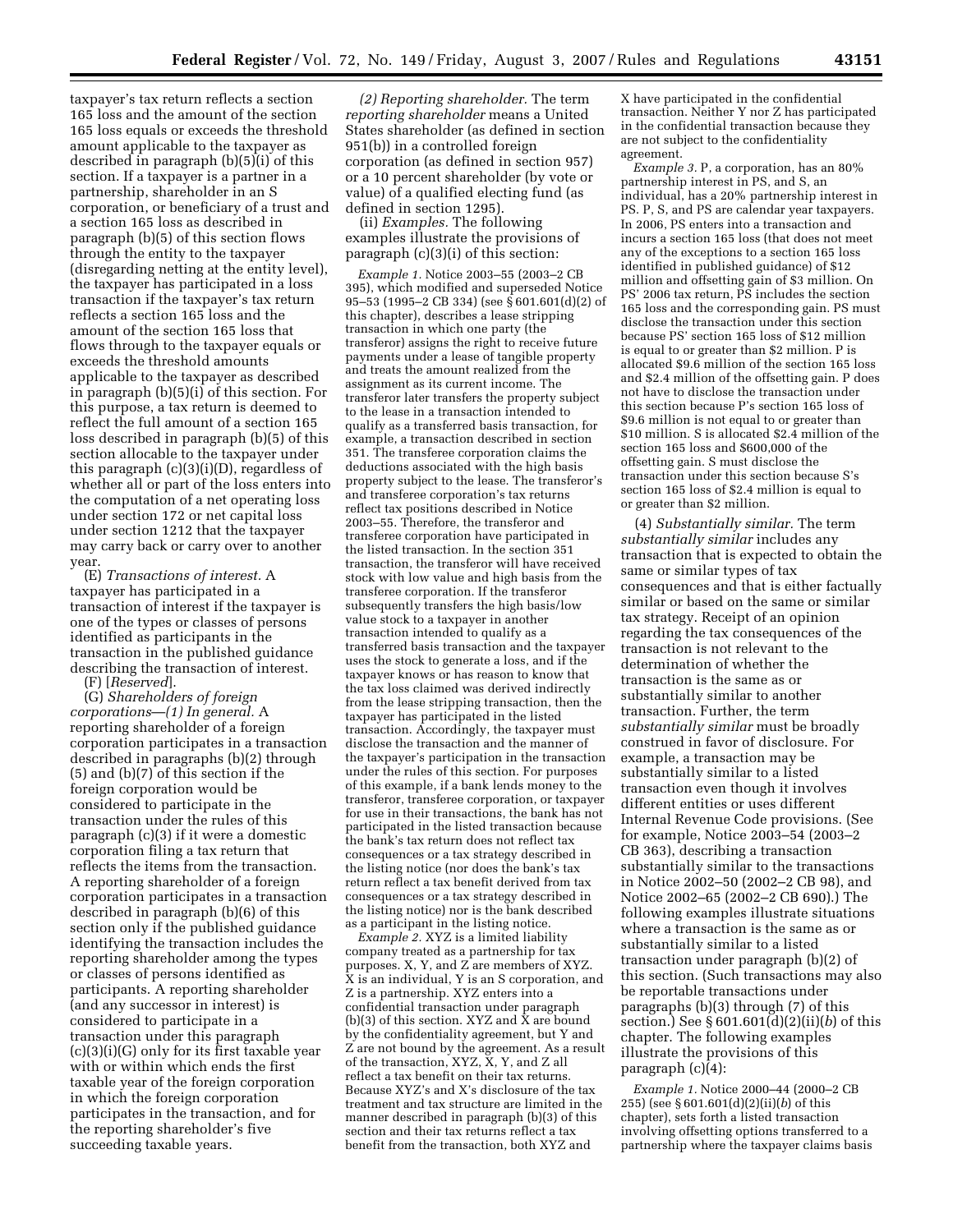in the partnership for the cost of the purchased options but does not adjust basis under section 752 as a result of the partnership's assumption of the taxpayer's obligation with respect to the options. Transactions using short sales, futures, derivatives or any other type of offsetting obligations to inflate basis in a partnership interest would be the same as or substantially similar to the transaction described in Notice 2000–44. Moreover, use of the inflated basis in the partnership interest to diminish gain that would otherwise be recognized on the transfer of a partnership asset would also be the same as or substantially similar to the transaction described in Notice 2000–44. See § 601.601(d)(2)(ii)(*b*).

*Example 2.* Notice 2001–16 (2001–1 CB 730) (see § 601.601(d)(2)(ii)(*b*) of this chapter), sets forth a listed transaction involving a seller (X) who desires to sell stock of a corporation (T), an intermediary corporation (M), and a buyer (Y) who desires to purchase the assets (and not the stock) of T. M agrees to facilitate the sale to prevent the recognition of the gain that T would otherwise report. Notice 2001–16 describes M as a member of a consolidated group that has a loss within the group or as a party not subject to tax. Transactions utilizing different intermediaries to prevent the recognition of gain would be the same as or substantially similar to the transaction described in Notice 2001–16. An example is a transaction in which M is a corporation that does not file a consolidated return but which buys T stock, liquidates T, sells assets of T to Y, and offsets the gain on the sale of those assets with currently generated losses. See § 601.601(d)(2)(ii)(*b*).

(5) *Tax.* The term *tax* means Federal income tax.

(6) *Tax benefit.* A tax benefit includes deductions, exclusions from gross income, nonrecognition of gain, tax credits, adjustments (or the absence of adjustments) to the basis of property, status as an entity exempt from Federal income taxation, and any other tax consequences that may reduce a taxpayer's Federal income tax liability by affecting the amount, timing, character, or source of any item of income, gain, expense, loss, or credit.

(7) *Tax return.* The term *tax return*  means a Federal income tax return and a Federal information return.

(8) *Tax treatment.* The tax treatment of a transaction is the purported or claimed Federal income tax treatment of the transaction.

(9) *Tax structure.* The tax structure of a transaction is any fact that may be relevant to understanding the purported or claimed Federal income tax treatment of the transaction.

(d) *Form and content of disclosure statement.* A taxpayer required to file a disclosure statement under this section must file a completed Form 8886, ''Reportable Transaction Disclosure Statement'' (or a successor form), in

accordance with this paragraph (d) and the instructions to the form. The Form 8886 (or a successor form) is the disclosure statement required under this section. The form must be attached to the appropriate tax return(s) as provided in paragraph (e) of this section. If a copy of a disclosure statement is required to be sent to the Office of Tax Shelter Analysis (OTSA) under paragraph (e) of this section, it must be sent in accordance with the instructions to the form. To be considered complete, the information provided on the form must describe the expected tax treatment and all potential tax benefits expected to result from the transaction, describe any tax result protection (as defined in § 301.6111–3(c)(12) of this chapter) with respect to the transaction, and identify and describe the transaction in sufficient detail for the IRS to be able to understand the tax structure of the reportable transaction and the identity of all parties involved in the transaction. An incomplete Form 8886 (or a successor form) containing a statement that information will be provided upon request is not considered a complete disclosure statement. If the form is not completed in accordance with the provisions in this paragraph (d) and the instructions to the form, the taxpayer will not be considered to have complied with the disclosure requirements of this section. If a taxpayer receives one or more reportable transaction numbers for a reportable transaction, the taxpayer must include the reportable transaction number(s) on the Form 8886 (or a successor form). See § 301.6111–3(d)(2) of this chapter.

(e) *Time of providing disclosure*—(1) *In general.* The disclosure statement for a reportable transaction must be attached to the taxpayer's tax return for each taxable year for which a taxpayer participates in a reportable transaction. In addition, a disclosure statement for a reportable transaction must be attached to each amended return that reflects a taxpayer's participation in a reportable transaction. A copy of the disclosure statement must be sent to OTSA at the same time that any disclosure statement is first filed by the taxpayer pertaining to a particular reportable transaction. If a reportable transaction results in a loss which is carried back to a prior year, the disclosure statement for the reportable transaction must be attached to the taxpayer's application for tentative refund or amended tax return for that prior year. In the case of a taxpayer that is a partner in a partnership, a shareholder in an S corporation, or a beneficiary of a trust, the disclosure statement for a reportable transaction

must be attached to the partnership, S corporation, or trust's tax return for each taxable year in which the partnership, S corporation, or trust participates in the transaction under the rules of paragraph (c)(3)(i) of this section. If a taxpayer who is a partner in a partnership, a shareholder in an S corporation, or a beneficiary of a trust receives a timely Schedule K–1 less than 10 calendar days before the due date of the taxpayer's return (including extensions) and, based on receipt of the timely Schedule K–1, the taxpayer determines that the taxpayer participated in a reportable transaction within the meaning of paragraph (c)(3) of this section, the disclosure statement will not be considered late if the taxpayer discloses the reportable transaction by filing a disclosure statement with OTSA within 60 calendar days after the due date of the taxpayer's return (including extensions). The Commissioner in his discretion may issue in published guidance other provisions for disclosure under § 1.6011–4.

(2) *Special rules*—(i) *Listed transactions and transactions of interest.* In general, if a transaction becomes a listed transaction or a transaction of interest after the filing of a taxpayer's tax return (including an amended return) reflecting the taxpayer's participation in the listed transaction or transaction of interest and before the end of the period of limitations for assessment of tax for any taxable year in which the taxpayer participated in the listed transaction or transaction of interest, then a disclosure statement must be filed, regardless of whether the taxpayer participated in the transaction in the year the transaction became a listed transaction or a transaction of interest, with OTSA within 90 calendar days after the date on which the transaction became a listed transaction or a transaction of interest. The Commissioner also may determine the time for disclosure of listed transactions and transactions of interest in the published guidance identifying the transaction.

(ii) *Loss transactions.* If a transaction becomes a loss transaction because the losses equal or exceed the threshold amounts as described in paragraph (b)(5)(i) of this section, a disclosure statement must be filed as an attachment to the taxpayer's tax return for the first taxable year in which the threshold amount is reached and to any subsequent tax return that reflects any amount of section 165 loss from the transaction.

(3) *Multiple disclosures.* The taxpayer must disclose the transaction in the time and manner provided for under the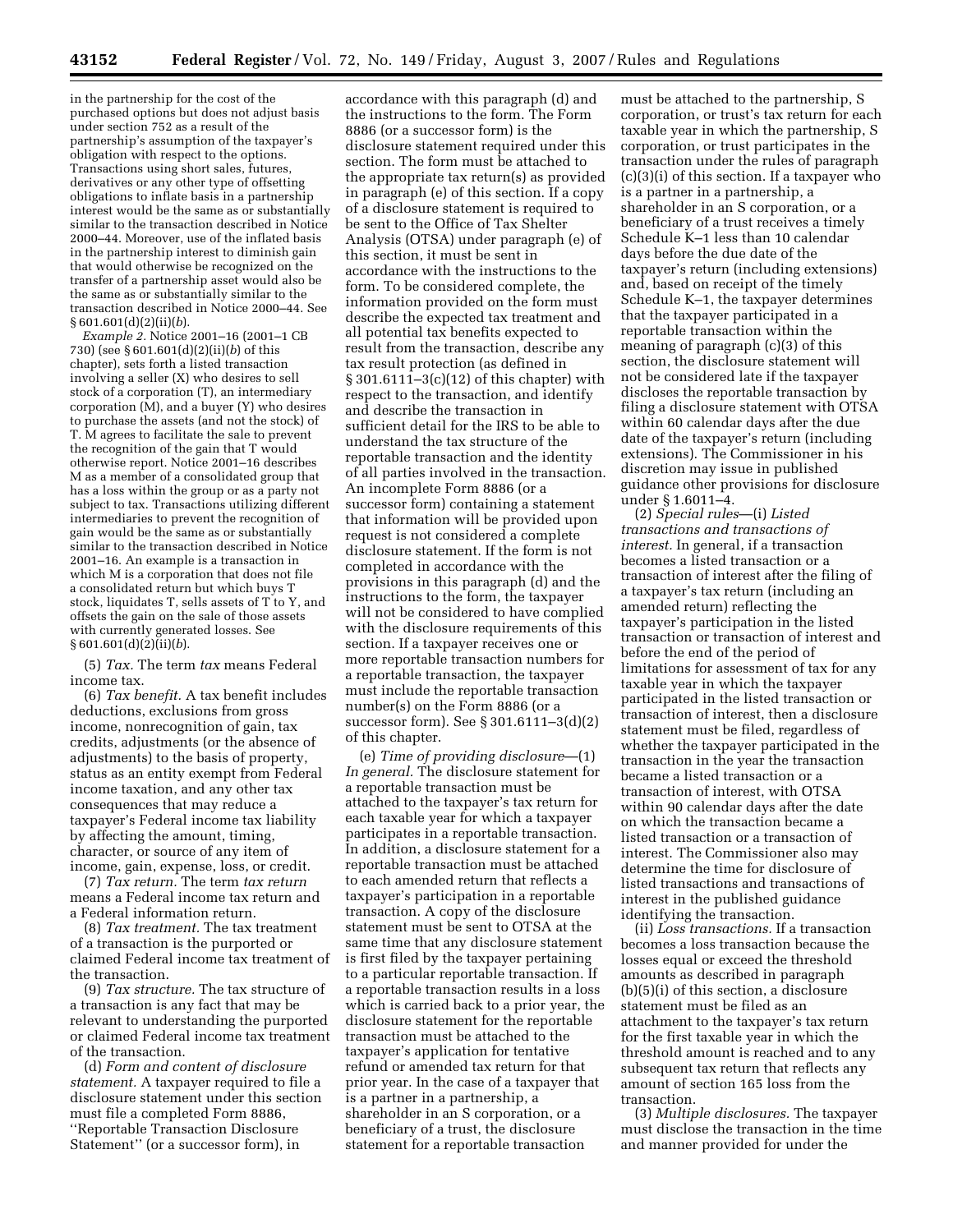provisions of this section regardless of whether the taxpayer also plans to disclose the transaction under other published guidance, for example,  $§ 1.6662 - 3(c)(2).$ 

(4) *Example.* The following example illustrates the application of this paragraph (e):

*Example.* In January of 2008, F, a calendar year taxpayer, enters into a transaction that at the time is not a listed transaction and is not a transaction described in any of the paragraphs (b)(3) through (7) of this section. All the tax benefits from the transaction are reported on F's 2008 tax return filed timely in April 2009. On May 2, 2011, the IRS publishes a notice identifying the transaction as a listed transaction described in paragraph (b)(2) of this section. Upon issuance of the May 2, 2011 notice, the transaction becomes a reportable transaction described in paragraph (b) of this section. The period of limitations on assessment for F's 2008 taxable year is still open. F is required to file Form 8886 for the transaction with OTSA within 90 calendar days after May 2, 2011.

(f) *Rulings and protective disclosures*—(1) *Rulings.* If a taxpayer requests a ruling on the merits of a specific transaction on or before the date that disclosure would otherwise be required under this section, and receives a favorable ruling as to the transaction, the disclosure rules under this section will be deemed to have been satisfied by that taxpayer with regard to that transaction, so long as the request fully discloses all relevant facts relating to the transaction which would otherwise be required to be disclosed under this section. If a taxpayer requests a ruling as to whether a specific transaction is a reportable transaction on or before the date that disclosure would otherwise be required under this section, the Commissioner in his discretion may determine that the submission satisfies the disclosure rules under this section for the taxpayer requesting the ruling for that transaction if the request fully discloses all relevant facts relating to the transaction which would otherwise be required to be disclosed under this section. The potential obligation of the taxpayer to disclose the transaction under this section will not be suspended during the period that the ruling request is pending.

(2) *Protective disclosures.* If a taxpayer is uncertain whether a transaction must be disclosed under this section, the taxpayer may disclose the transaction in accordance with the requirements of this section and comply with all the provisions of this section, and indicate on the disclosure statement that the disclosure statement is being filed on a protective basis. The IRS will not treat disclosure statements filed on a

protective basis any differently than other disclosure statements filed under this section. For a protective disclosure to be effective, the taxpayer must comply with these disclosure regulations by providing to the IRS all information requested by the IRS under this section.

(g) *Retention of documents*. (1) In accordance with the instructions to Form 8886 (or a successor form), the taxpayer must retain a copy of all documents and other records related to a transaction subject to disclosure under this section that are material to an understanding of the tax treatment or tax structure of the transaction. The documents must be retained until the expiration of the statute of limitations applicable to the final taxable year for which disclosure of the transaction was required under this section. (This document retention requirement is in addition to any document retention requirements that section 6001 generally imposes on the taxpayer.) The documents may include the following:

(i) Marketing materials related to the transaction;

(ii) Written analyses used in decisionmaking related to the transaction;

(iii) Correspondence and agreements between the taxpayer and any advisor, lender, or other party to the reportable transaction that relate to the transaction;

(iv) Documents discussing, referring to, or demonstrating the purported or claimed tax benefits arising from the reportable transaction; and documents, if any, referring to the business purposes for the reportable transaction.

(2) A taxpayer is not required to retain earlier drafts of a document if the taxpayer retains a copy of the final document (or, if there is no final document, the most recent draft of the document) and the final document (or most recent draft) contains all the information in the earlier drafts of the document that is material to an understanding of the purported tax treatment or tax structure of the transaction.

(h) *Effective/applicability date*—(1) *In general*. This section applies to transactions entered into on or after August 3, 2007. However, this section applies to transactions of interest entered into on or after November 2, 2006. Paragraph (f)(1) of this section applies to ruling requests received on or after November 1, 2006. Otherwise, the rules that apply with respect to transactions entered into before August 3, 2007, are contained in § 1.6011–4 in effect prior to August 3, 2007 (see 26 CFR part 1 revised as of April 1, 2007). (2) [*Reserved*].

# **§ 1.6011–4T [Removed]**

■ **Par. 3.** Section 1.6011–4T is removed.

# **PART 20—ESTATE TAX; ESTATES OF DECEDENTS DYING AFTER AUGUST 16, 1954**

■ **Par. 4.** The authority citation for part 20 continues to read, in part, as follows: **Authority:** 26 U.S.C. 7805 \* \* \*

■ **Par. 5.** Section 20.6011–4 is revised to read as follows:

#### **§ 20.6011–4 Requirement of statement disclosing participation in certain transactions by taxpayers.**

(a) *In general*. If a transaction is identified as a *listed transaction* or a *transaction of interest* as defined in § 1.6011–4 of this chapter by the Commissioner in published guidance (see § 601.601(d)(2)(ii)(*b*) of this chapter), and the listed transaction or transaction of interest involves an estate tax under chapter 11 of subtitle B of the Internal Revenue Code, the transaction must be disclosed in the manner stated in such published guidance.

(b) *Effective/applicability date*. This section applies to listed transactions entered into on or after January 1, 2003. This section applies to transactions of interest entered into on or after November 2, 2006.

# **PART 25—GIFT TAX; GIFTS MADE AFTER DECEMBER 31, 1954**

■ **Par. 6.** The authority citation for part 25 continues to read, in part, as follows: **Authority:** 26 U.S.C. 7805 \* \* \*

■ **Par. 7.** Section 25.6011–4 is revised to

# **§ 25.6011–4 Requirement of statement disclosing participation in certain transactions by taxpayers.**

read as follows:

(a) *In general*. If a transaction is identified as a *listed transaction* or a *transaction of interest* as defined in § 1.6011–4 of this chapter by the Commissioner in published guidance (see § 601.601(d)(2)(ii)(*b*) of this chapter), and the listed transaction or transaction of interest involves a gift tax under chapter 12 of subtitle B of the Internal Revenue Code, the transaction must be disclosed in the manner stated in such published guidance.

(b) *Effective/applicability date*. This section applies to listed transactions entered into on or after January 1, 2003. This section applies to transactions of interest entered into on or after November 2, 2006.